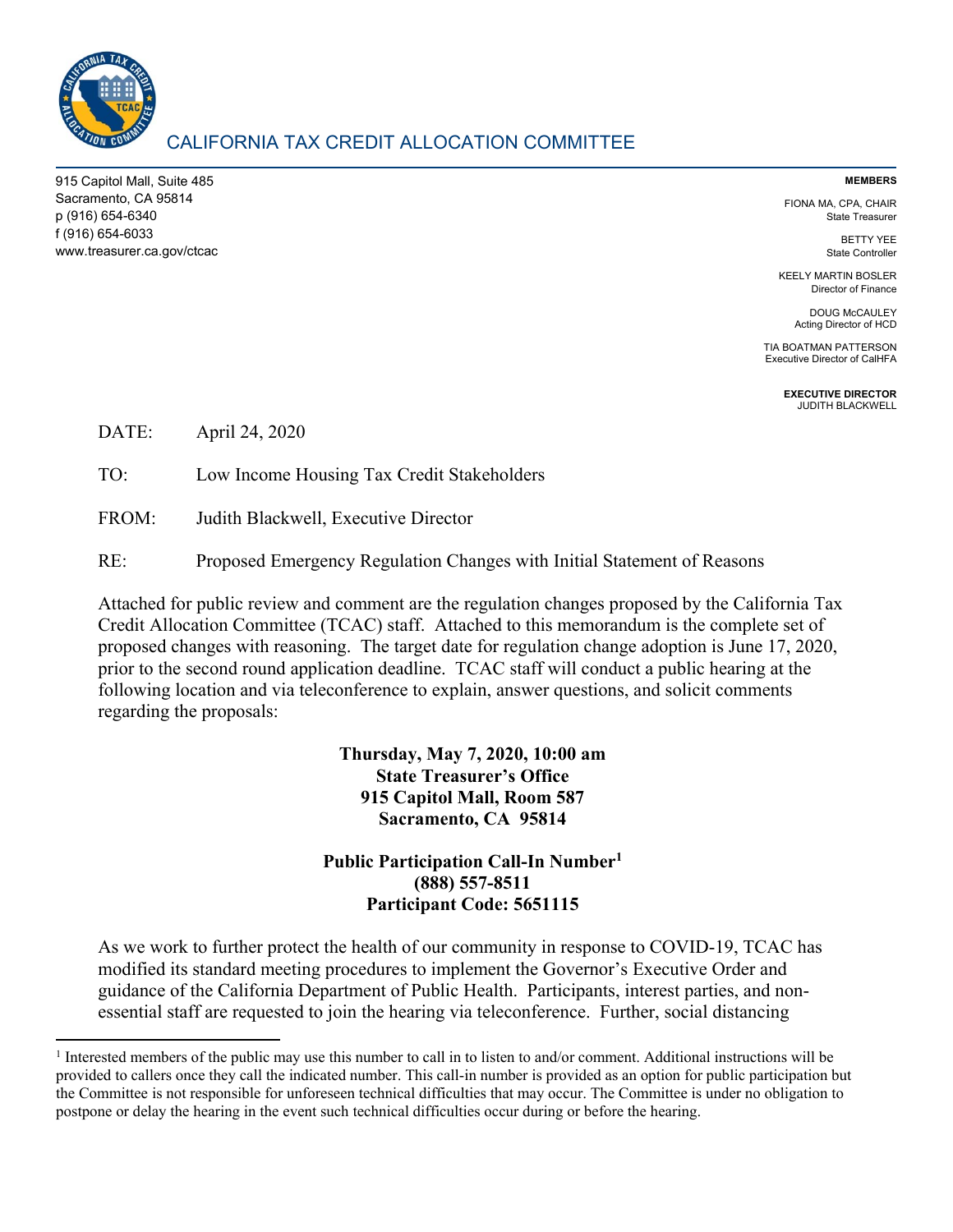measures will be put in place at the hearing location, which will substantially limit the space available for in-person attendees. Public participation and comment periods will not be impacted. We appreciate your flexibility and understanding as we work to implement these public health measures while continuing to carry out the Committee's business. Please see the public notice for additional information regarding public comments on these proposed regulation changes.

Interested persons wishing to express their views on the proposed regulation changes may submit written comments by email to  $\frac{i}{2}$  blackwell@treasurer.ca.gov and azeto@treasurer.ca.gov, or deliver to the TCAC office **no later than 5:00 pm on Monday, May 18, 2020**. For email comments, it is preferable that they be in a Microsoft Word document or an electronic format that allows for copying. While TCAC welcomes public comments, staff encourages commenters to be sparing and brief given the short timeframe for staff to turn around responses. If you agree with some changes and disagree with others, please remember to make both sets of comments so that TCAC has a record of both favorable and unfavorable reactions. In the interest of consistency, TCAC prefers that commenters either provide comment at the public hearing or submit written comments, as opposed to both. If you feel it is necessary to provide both, please provide consistent comments in both forums. Thank you.

\* \* \* \* \*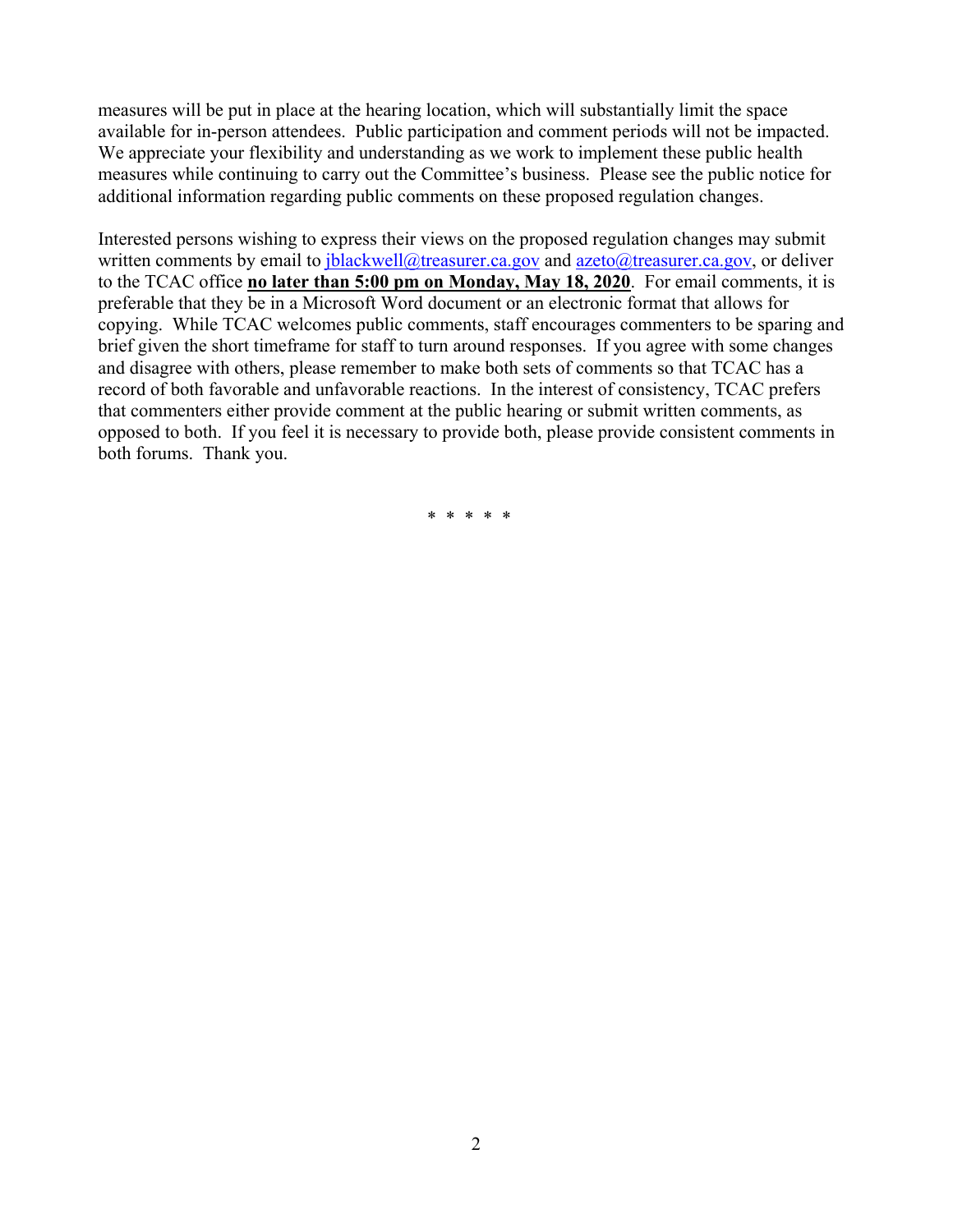#### **Proposed Regulation Changes with Reasons April 24, 2020**

### **Section 10310(b)(1)**

- (b) Credit Ceiling available. The approximate amount of Tax Credits available in each reservation cycle shall be established by the Committee at a public meeting designated for that purpose, in accordance with the following provisions:
	- (1) Amount of Federal Tax Credits. The amount of Federal Tax Credits available for reservation in a reservation cycle shall be equal to the sum of:
		- (A) the per capita amount authorized by law for the year, plus or minus the unused, Federal Credit Ceiling balance from the preceding calendar year, multiplied by a percentage amount established by the Committee for said cycle;
		- $(B)$  the amount allocated, and available, under IRC Section  $42(h)(3)(D)$ as of the date that is thirty days following the application deadline for said cycle;
		- (C) the amount of Federal Credit Ceiling returned, and available, as of the date that is thirty days following the application deadline for said cycle; and,
		- (D) additional amounts of Federal Credit Ceiling, from the current or subsequent year, necessary to fully fund projects pursuant to the allocation procedures set forth in these regulations.

For calendar year 2020, the amount of the Federal Credit Ceiling established by the Further Consolidated Appropriations Act, 2020 shall be allocated pursuant to Section 10325(d)(1).

**Reason:** The Further Consolidated Appropriations Act, 2020 (FCAA) provided TCAC with additional 9% credits totaling the 2017 and 2018 9% federal credit allocated to projects in certain disaster areas, in recognition of the recent disasters occurring in California. The disaster areas defined in the FCAA are located in 13 of California's 58 counties: Butte, Lake, Los Angeles, Mendocino, Napa, Nevada, Orange, San Diego, Santa Barbara, Shasta, Sonoma, Ventura, and Yuba. These disasters have intensified the widespread housing crisis in California and created housing insecurity for thousands of Californians. To address this need, TCAC staff proposes to allocate these additional federal tax credits as stated in Section 10325(d)(1).

**\_\_\_\_\_\_\_\_\_\_\_\_\_\_\_\_\_\_\_\_\_\_\_\_\_\_\_\_\_\_\_\_\_\_\_\_\_\_\_\_\_\_\_\_\_\_\_\_\_\_\_\_** 

#### **Section 10315(h)**

(h) Housing types. To be eligible for Tax Credits, all applicants must select and compete in only one of the categories listed below, exclusive of the Acquisition and/or Rehabilitation and Large Family New Construction located in a Highest or High Resource Area housing types which are listed here solely for purposes of the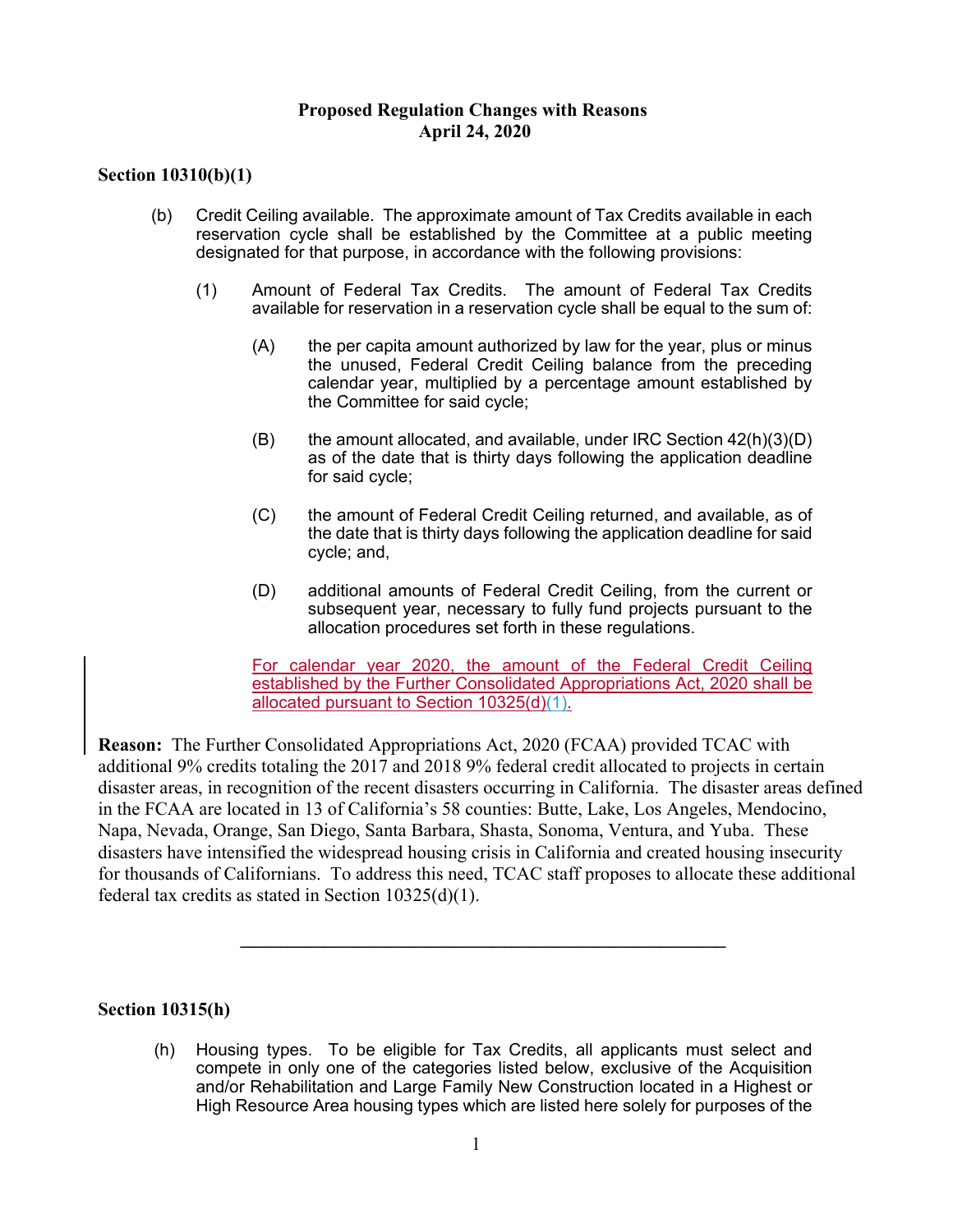tiebreaker, and must meet the applicable "additional threshold requirements" of Section 10325(g), in addition to the Basic Threshold Requirements in 10325(f). The Committee will employ the tiebreaker at Section 10325(c)(9) in an effort to assure that no single housing type will exceed the following percentage goals where other housing type maximums are not yet reached:

|                                                                 | <b>Housing Type</b>                                       | Goal                                |
|-----------------------------------------------------------------|-----------------------------------------------------------|-------------------------------------|
|                                                                 | Large Family                                              | 65%                                 |
|                                                                 | Large Family New Construction receiving the               | 30%                                 |
|                                                                 | tiebreaker increase for being located in census           |                                     |
| tracts, or census block groups as applicable, designated on the |                                                           |                                     |
|                                                                 | TCAC/HCD Opportunity Area Map as Highest or High Resource |                                     |
|                                                                 | Areas (effective for 2019 and later reservations)         |                                     |
|                                                                 | <b>Special Needs</b>                                      | 30%                                 |
|                                                                 | Single Room Occupancy (SRO)                               | 15%                                 |
|                                                                 | At-Risk                                                   | 15%                                 |
|                                                                 | Seniors                                                   | 15%                                 |
|                                                                 | Acquisition and/or Rehabilitation                         | 30% of the credits                  |
|                                                                 | within the rural set-aside only                           | available in the rural<br>set-aside |

For purposes of the Acquisition and/or Rehabilitation Housing Type Goal, a project will be considered an acquisition and/or rehabilitation project if at least 50% of the units were previously residential dwelling units.

A large family new construction project that receives a tiebreaker increase for being located in a Highest or High Resource census tract shall count against both that housing type and the general Large Family housing type.

**Reason:** The first proposed change acknowledges the change in the proposed 2020 TCAC/HCD Opportunity Area Map (2020 Map) location designations. The proposed 2020 Map identifies opportunity areas in rural areas at the block group rather than at the census tract level to more accurately measure rural populations and conditions. Additional changes to the proposed 2020 Map can be reviewed on the TCAC website: https://www.treasurer.ca.gov/ctcac/opportunity.asp. This includes the proposed 2020 Map, the spreadsheet of census tracts and block groups and their corresponding resource categories, and a narrative explanation of the changes to the methodology.

**\_\_\_\_\_\_\_\_\_\_\_\_\_\_\_\_\_\_\_\_\_\_\_\_\_\_\_\_\_\_\_\_\_\_\_\_\_\_\_\_\_\_\_\_\_\_\_\_\_\_\_\_** 

#### **Section 10317(c) and (d)**

(c) Limit on Credit amount. Except for applications described in paragraph (d) below, all credit ceiling applications may request State credits provided the project application is not requesting the federal 130% basis adjustment for purposes of calculating the federal credit award amount. Projects are eligible for State credits regardless of their location within a federal Qualified Census Tract (QCT) or a Difficult Development Area (DDA). Notwithstanding paragraph (d) below, applications for the Federal Credit established by the Further Consolidated Appropriations Act, 2020 are not eligible for State Tax Credits.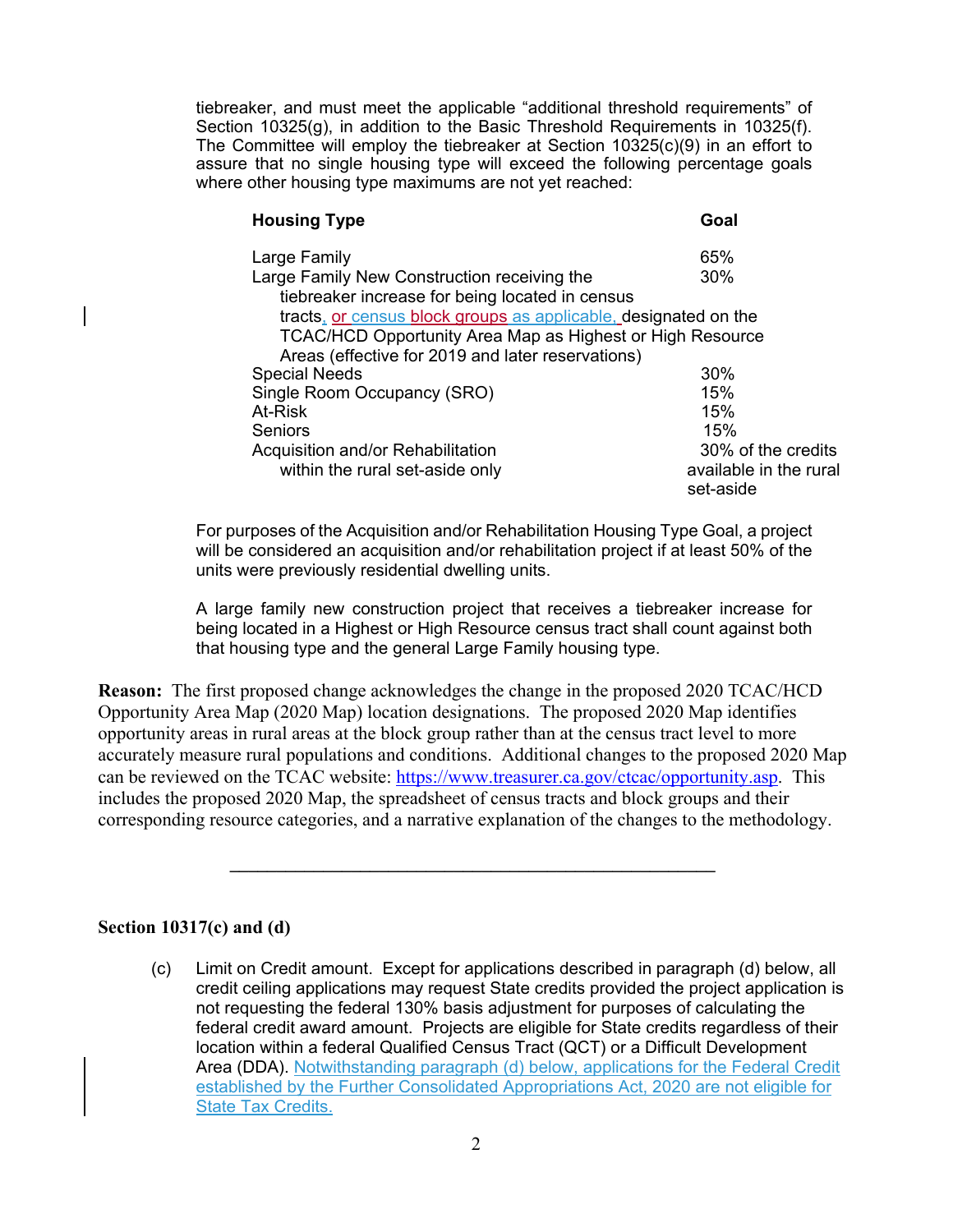An applicant requesting state credits shall not reduce basis related to federal tax credits except to reduce requested basis to the project's threshold basis limit or the credit request to the amount available in the project's geographic region or the limits described in Section 10325(f)(9)(C). CTCAC shall revise the basis and credit request if the applicant fails to meet this requirement.

In the event that reservations of state credits to credit ceiling applications exceed the amount of state credits available, CTCAC post-reservation shall designate applications for which there are insufficient state credits as difficult development area (DDA) projects pursuant to Section 10327(d)(3) and exchange state credits for federal credits in an amount that will yield equal equity based solely on the tax credit factors stated in the application.

- (1) Under authority granted by Revenue and Taxation Code Sections 12206(b)(2)(E)(ii), 17058(b)(2)(E)(ii), and 23610.5(b)(2)(E)(ii), applications for Special Needs projects with at least 50% special needs units and within a QCT or DDA may request the federal 130% basis boost and may also request State credits, provided that the applicant does not reduce basis related to federal tax credits except to reduce requested basis to the project's threshold basis limit or the credit request to the amount available in the project's geographic region or the limits described in Section 10325(f)(9)(C). CTCAC shall revise the basis and credit request if the application fails to meet this requirement. Under authority granted by Internal Revenue Code Section 42(d)(5)(B)(v), CTCAC designates Special Needs housing type applicants for credit ceiling credits as Difficult Development Area projects, regardless of their location within a federally-designated QCT or DDA.
- (2) Under authority granted by Revenue and Taxation Code Sections 12206(b)(2)(E)(iii),17058(b)(2)(E)(iii), and 23610.5(b)(2)(E)(iii), applications for 4% federal tax credits plus State Farmworker Credits within a QCT or DDA may request the federal 130% basis boost and may also request State credits.
- (3) Under authority granted by Revenue and Taxation Code Sections 12206(b)(2)(E)(iii), 17058(b)(2)(E)(iii), and 23610.5(b)(2)(E)(iii), new construction applications for 4% federal tax credits plus State Credits pursuant to subsection (g)(1)(B) of Sections 12206, 17058, and 23610.5 of the Revenue and Taxation Code within a QCT or DDA may request the federal 130% basis boost and may also request State credits.

Applications for the Federal Credit established by the Further Consolidated Appropriations Act, 2020, including Special Needs projects described in this section (d), are not eligible for State Tax Credits.

**Reason:** Staff proposes to reserve the 9% credit allocation of state tax credits for projects applying through the established allocation system. For applications for the federal tax credits from the Further Consolidated Appropriations Act, 2020 (FCAA), in the alternative staff proposes to grant Difficult Development Area (DDA) status to such projects, which allows federal tax credits to be calculated on 130% of eligible basis, thus providing additional federal tax credits (see Section 10327(d)(4)). Without this change, projects applying for the federal tax credits from the FCAA could access state tax credits in addition to these federal tax credits, thereby reducing access to state tax credits for all other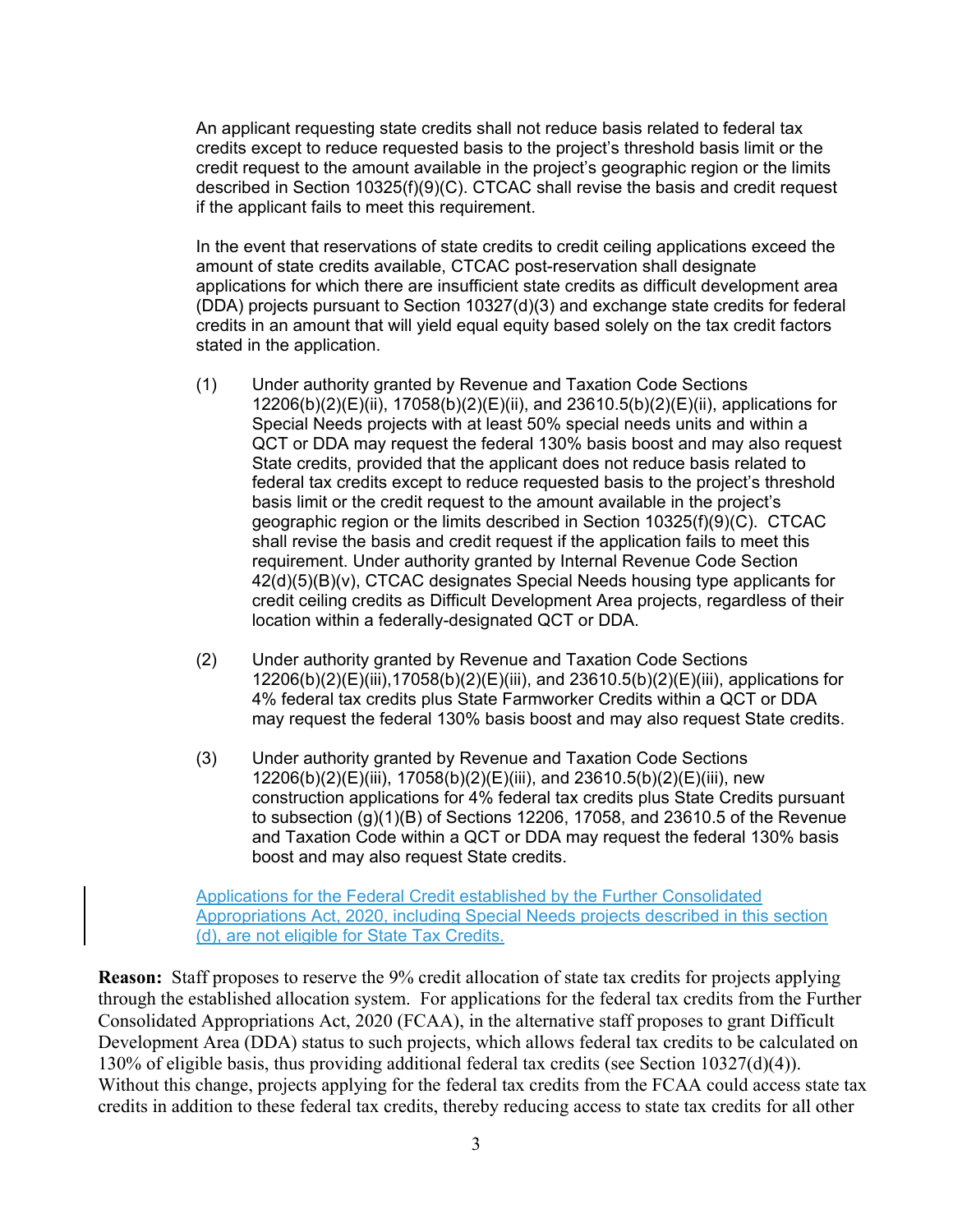applicants. The proposed changes also prohibit state tax credit allocations to special needs housing type projects applying for the federal tax credits from the FCAA for the same reason (these projects would otherwise be able to receive both 130% federal tax credit and state tax credit). For clarity purposes, staff proposes to insert this language in both subsections, (c) and (d).

 $\mathcal{L}_\mathcal{L} = \{ \mathcal{L}_\mathcal{L} = \{ \mathcal{L}_\mathcal{L} \}$ 

#### **Section 10317(g)**

- (g) Tax-Exempt Bond Financing. Projects financed under the tax-exempt bond financing provisions of Section 42(h)(4)(b) of the IRC, subsection (g)(1)(A) of Sections 12206, 17058, and 23610.5 of the Revenue and Taxation Code and Section 10326 of these regulations may apply for State Tax Credits if the following conditions are met:
	- (1) the project is comprised of 100% Tax Credit Units. Excepted from this rule are projects proposed for acquisition and rehabilitation that were developed under the HUD Section 236 or 202 programs, and are subject to those programs' use restrictions. Projects under those circumstances may propose a lesser percentage of Tax Credit Units to accommodate existing over-income residents who originally qualified under Section 236 or 202 income eligibility;
	- (2) one or more buildings is not eligible for the 130% basis adjustment, in which case the State Tax Credits shall be available only for the buildings not eligible for the 130% basis adjustment. This paragraph shall not apply to projects referenced in Section 10317(d);
	- (3) the project has or will have a current year's tax-exempt bond allocation: That is, that State Tax Credits will not be available to projects that have already received a reservation of 4% credit in the previous year; and
	- (4) the applicant must demonstrate, by no later than 10 business days after the tax credit preliminary reservation, that a tax-exempt bond allocation has been received or applied for.

For Projects-projects financed under the tax-exempt bond financing provisions of Section 42(h)(4)(b) of the IRC, subsection (g)(1)(B) of Sections 12206, 17058, and 23610.5 of the Revenue and Taxation Code and Section 10326 of these regulations applying for State Tax Credits, must have or will have a current year's tax-exempt bond allocation: That is, that State Tax Credits will not be available to projects that have already received a reservation of 4% credit in the previous year.

**Reason**: Staff proposes clarify the language with regard to 4% applications requesting state tax credits. The existing language states that a project has or will have a current year's tax-exempt bond allocation and then provides an example that is in reference to a projects who already received a tax credit reservation in a previous year. The intent of the regulations was to prevent projects awarded tax credits in previous year from re-applying for state tax credits. For that reason, staff proposes to remove the language regarding the current year's tax-exempt bond allocation and simply require that project not have received a reservation of 4% credit in a previous year.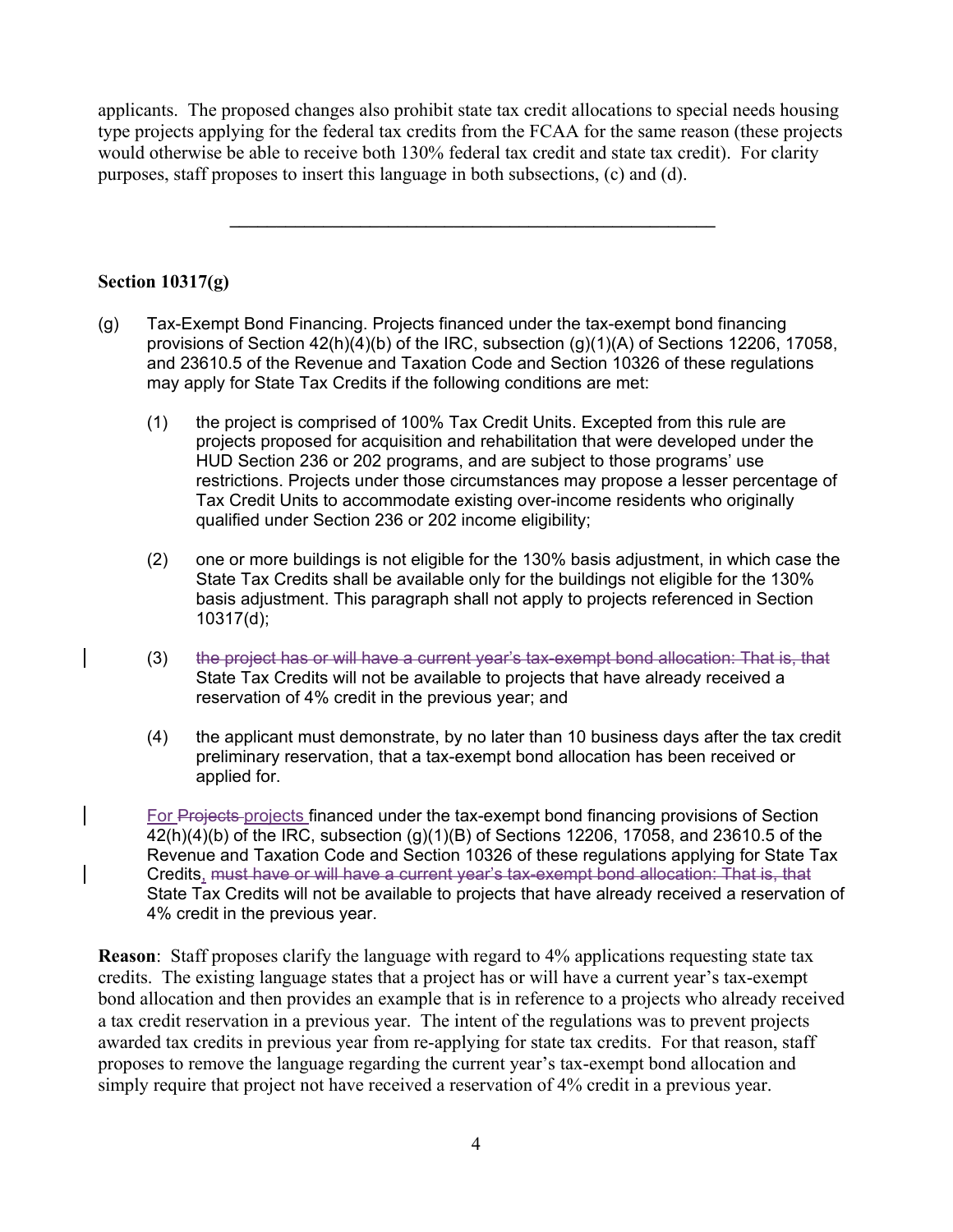#### **Section 10325(c)(4)(A)11.**

11. The project is a new construction large family project, except for an inclusionary project as defined in Section 10325(c)(9)(C), and the site is located in a census tract, or census block group as applicable, designated on the TCAC/HCD Opportunity Area Map as Highest or High Resource: 8 points

 $\mathcal{L}_\mathcal{L} = \{ \mathcal{L}_\mathcal{L} = \{ \mathcal{L}_\mathcal{L} \}$ 

An application for a large family new construction project located in a High or Highest Resource area shall disclose whether or not the project includes any Low-Income Units which satisfy the obligations of an inclusionary housing ordinance or development agreement and, if so, the number of such units and whether the inclusionary obligations derive solely from the Low-Income Units themselves.

An applicant may choose to utilize the census tract, or census block group as applicable, resource designation from the TCAC/HCD Opportunity Maps in effect when the initial site control was obtained up to seven calendar years prior to the application.

**Reason:** The proposed change acknowledges the change in the proposed 2020 TCAC/HCD Opportunity Area Map (2020 Map) location designations. The proposed 2020 Map identifies opportunity areas in rural areas at the block group rather than at the census tract level to more accurately measure rural populations and conditions. Additional changes to the proposed 2020 Map can be reviewed on the TCAC website: https://www.treasurer.ca.gov/ctcac/opportunity.asp. This includes the proposed 2020 Map, the spreadsheet of census tracts and block groups and their corresponding resource categories, and a narrative explanation of the changes to the methodology.

**\_\_\_\_\_\_\_\_\_\_\_\_\_\_\_\_\_\_\_\_\_\_\_\_\_\_\_\_\_\_\_\_\_\_\_\_\_\_\_\_\_\_\_\_\_\_\_\_\_\_\_\_** 

#### **Section 10325(c)(9)(C)**

(C) Except as provided below, a new construction large-family project applying in 2019 or later shall receive a higher resource area bonus as follows based on the designation of the project's location on the TCAC/HCD Opportunity Area Map:

The project is non-rural and the project's census tract is a Highest Resource area 20 percentage points

The project is non-rural and the project's census tract is a High Resource area 10 percentage points

The project is rural and project's census tract or census block group as applicable is a Highest Resource area 10 percentage points

The project is rural and the project's census tract or census block group as applicable is a High Resource area  $\overline{\phantom{a}}$  5 percentage points applicable is a High Resource area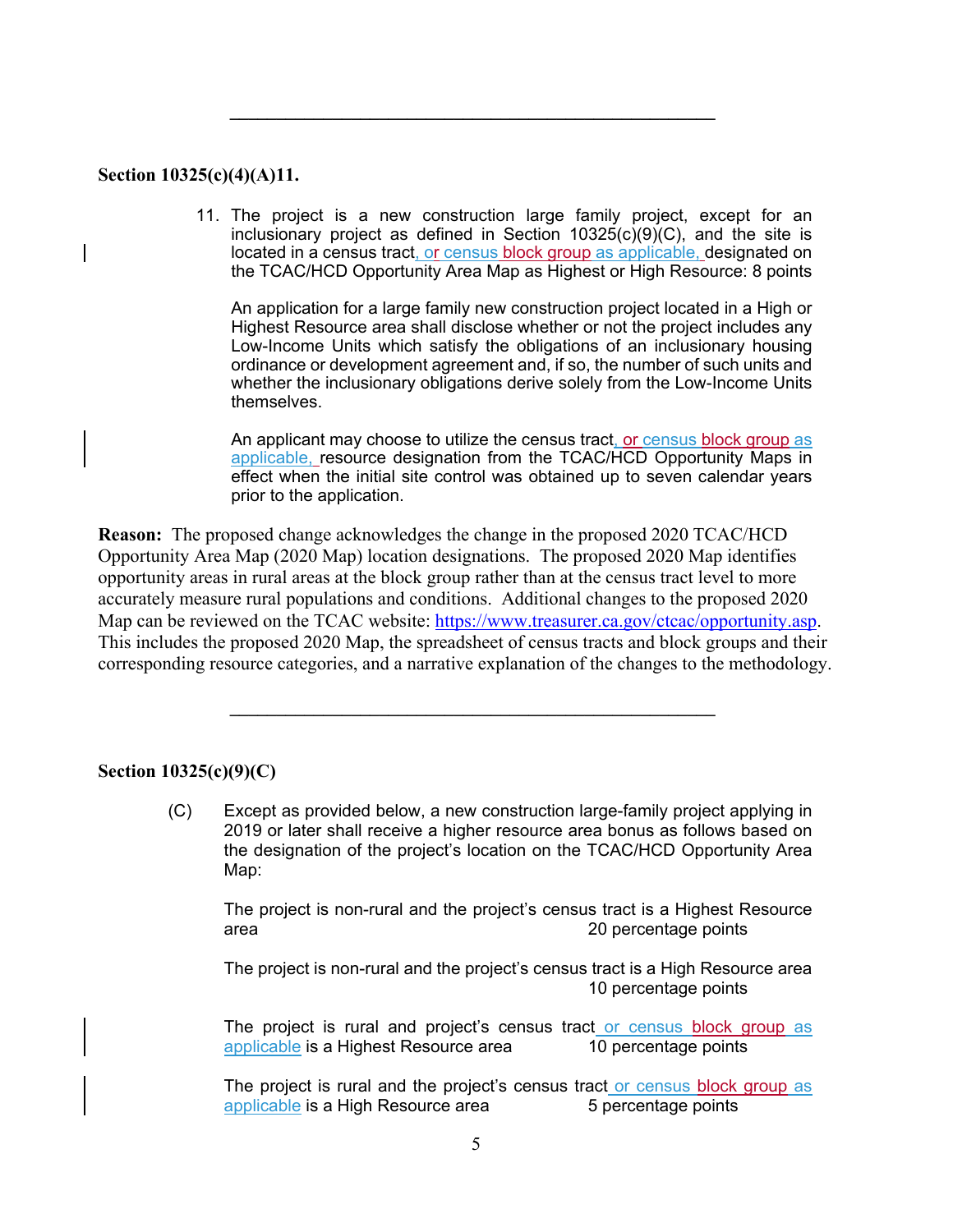This bonus shall not apply to projects competing in the Native American apportionment, unless such projects fall into the rural set-aside competition. In addition, this bonus shall not apply to an inclusionary project, which for purposes of this subparagraph shall mean a project in which any of the Low-Income Units satisfy the obligations of an inclusionary housing ordinance or other development agreement negotiated between a public entity and private developer, unless the obligations derive solely from the Low-Income Units themselves or unless the project includes at least 40 Low-Income Units that are not counted towards the obligations of the inclusionary housing ordinance or development agreement. An application for a large family new construction project located in a High or Highest Resource area shall disclose whether or not the project includes any Low-Income Units which satisfy the obligations of an inclusionary housing ordinance or development agreement and, if so, the number of such units and whether the inclusionary obligations derive solely from the Low-Income Units themselves.

An applicant may choose to utilize the census tract, or census block group as applicable, resource designation from the TCAC/HCD Opportunity Maps in effect when the initial site control was obtained up to seven calendar years prior to the application.

**Reason:** The proposed change acknowledges the change in the proposed 2020 TCAC/HCD Opportunity Area Map (2020 Map) location designations. The proposed 2020 Map identifies opportunity areas in rural areas at the block group rather than at the census tract level to more accurately measure rural populations and conditions. Additional changes to the proposed 2020 Map can be reviewed on the TCAC website: https://www.treasurer.ca.gov/ctcac/opportunity.asp. This includes the proposed 2020 Map, the spreadsheet of census tracts and block groups and their corresponding resource categories, and a narrative explanation of the changes to the methodology.

**\_\_\_\_\_\_\_\_\_\_\_\_\_\_\_\_\_\_\_\_\_\_\_\_\_\_\_\_\_\_\_\_\_\_\_\_\_\_\_\_\_\_\_\_\_\_\_\_\_\_\_\_** 

#### **Section 10325(d)(1)**

(1) Set-aside application selection. Beginning with the top-ranked application from the Nonprofit set-aside, followed by the Rural set-aside (funding the RHS and HOME program apportionment first, and the Tribal pilot apportionment second), the At Risk set-aside, and the Special Needs setaside, the highest scoring applications will have Tax Credits reserved. Credit amounts to be reserved in the set-asides will be established at the exact percentages set forth in section 10315, with the exception of the Federal Credit amount established by the Further Consolidated Appropriations Act, 2020 ("FCAA"). If the last project funded in a set-aside requires more than the credits remaining in that set-aside, such overages in the first funding round will be subtracted from that set-aside in determining the amount available in the set-aside for the second funding round. If Credits are not reserved in the first round they will be added to second round amounts in the same Set Aside. If more Tax Credits are reserved to the last project in a set-aside than are available in that set-aside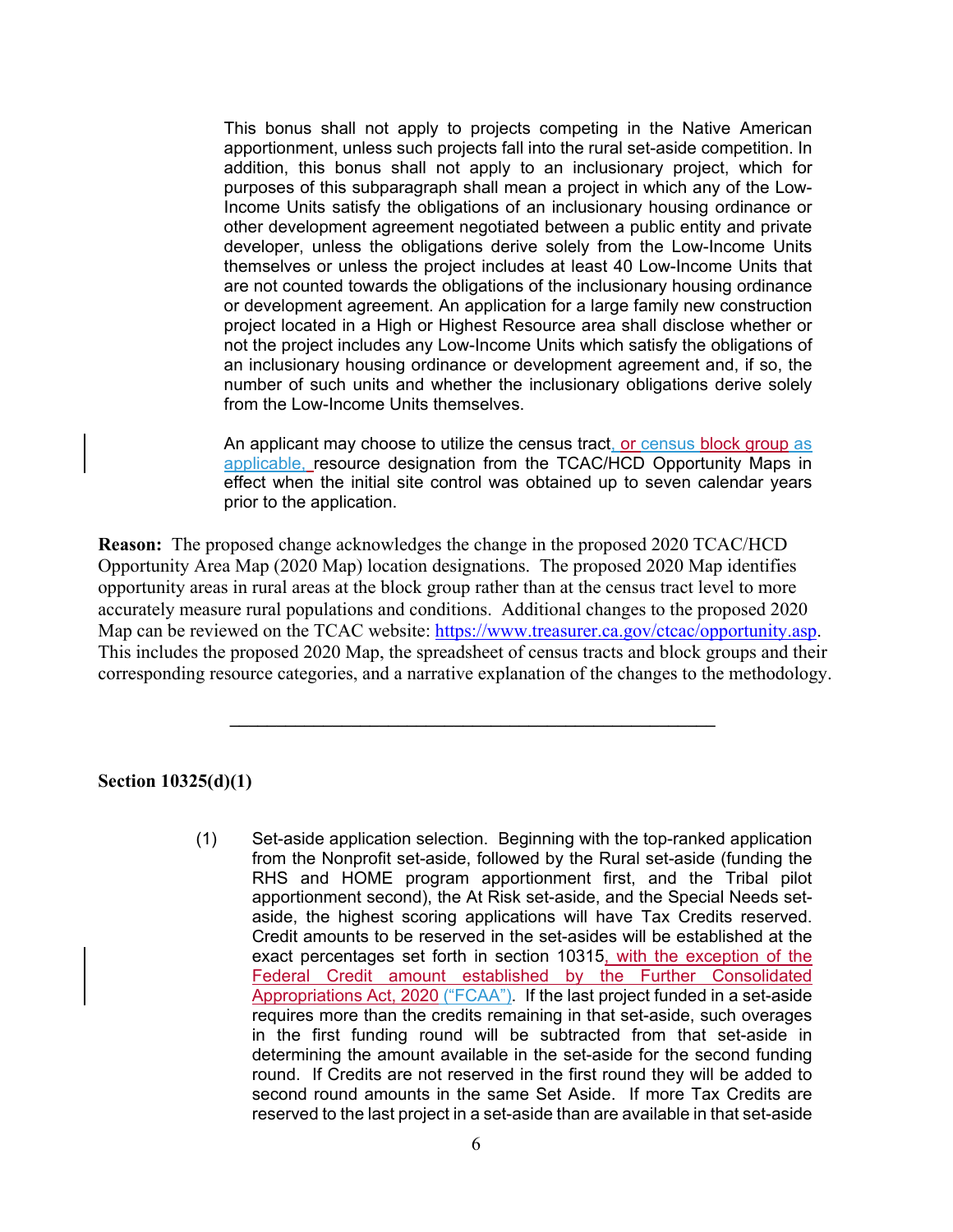during the second funding round, the overage will be taken from the Supplemental Set-Aside if there are sufficient funds. If not, the award will be counted against the amounts available from the geographic area in which the project is located. Any unused credits from any Set-Asides will be transferred to the Supplemental Set-Aside and used for Waiting List projects after the second round. Tax Credits reserved in all set-asides shall be counted within the housing type goals.

- (A) For an application to receive a reservation within a set-aside, or within a rural set-aside apportionment, there shall be at least one dollar of Credit not yet reserved in the set-aside or apportionment.
- (B) Set-aside applications requesting State tax credits shall be funded, even when State credits for that year have been exhausted. The necessary State credits shall be reserved from the subsequent year's aggregate annual State credit allotment.
- (C) Except for projects competing in the rural set-aside, which shall not be eligible to compete in geographic area, unless the projects are located within a Geographic Region and no other projects have been funded within the Project's region during the year in question, after a set-aside is reserved all remaining applications competing within the set-aside shall compete in the Geographic Region.

Federal Credit established by the FCAA application selection. Applications for projects located in the counties designated as qualified 2017 and 2018 California disaster areas by the FCAA, FCAA Federal Credit shall only be reserved for (1) new construction projects; or (2) reconstruction or rehabilitation of an existing project located in within a FCAA disaster area fire perimeter and directly damaged by the fire, and that apply for the FCAA Federal Credit. Applications shall meet all program eligibility requirements unless stated otherwise below, and located in the following counties: Butte, Lake, Los Angeles, Mendocino, Napa, Nevada, Orange, San Diego, Santa Barbara, Shasta, Sonoma, Ventura, and Yuba.

CTCAC shall not recommend a project applying for FCAA Federal Credit for credits if the Local Reviewing Agency Project Evaluation Form submitted for that project opposes or strongly opposes the project.

Applications for projects applying for FCAA Federal Credit shall be competitively scored within the county apportionment under the system delineated in Sections  $10325(c)(1)$  through  $(3)$ ,  $(4)(B)$ , and  $(6)$ . In the cases where applications receive the same score, the application with the greatest number of proposed Tax Credit Units shall be selected.

FCAA Federal Credit shall be made available starting in the 2020 second funding round in the amounts shown below:

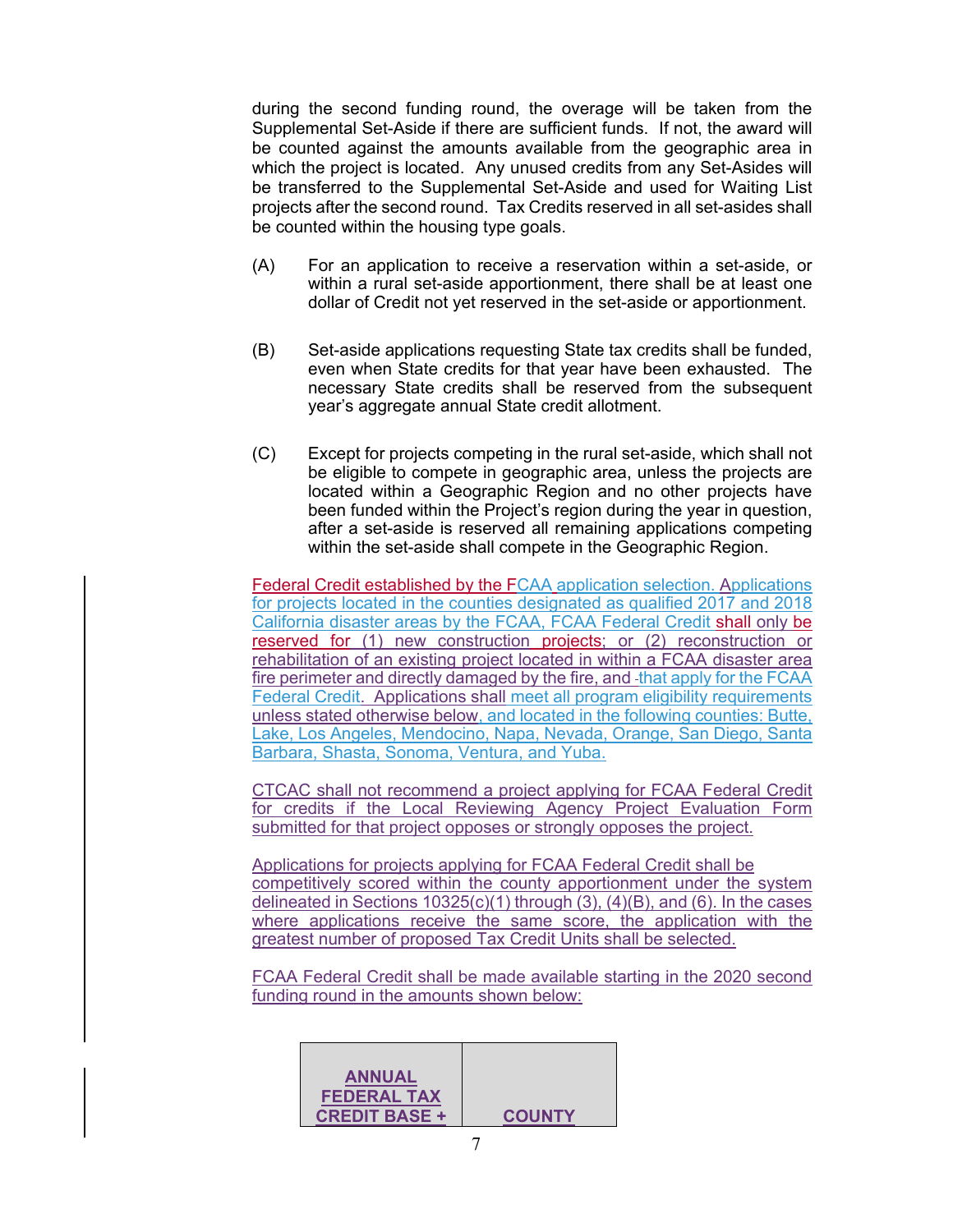| <b>LOST UNIT</b><br><b>ALLOCATION</b> |                      |
|---------------------------------------|----------------------|
| \$33,466,820                          | <b>Butte</b>         |
| \$14,554,703                          | <u>Sonoma</u>        |
| \$5,995,809                           | Los Angeles          |
| \$5,828,994                           | Shasta               |
| \$5,473,978                           | <u>Ventura</u>       |
| \$4,783,192                           | <u>Napa</u>          |
| \$4,171,538                           | Mendocino            |
| \$4,105,239                           | <u>Lake</u>          |
| \$3,807,966                           | Yuba                 |
| \$3,752,361                           | <b>San Diego</b>     |
| \$3,566,298                           | <u>Santa Barbara</u> |
| \$3,564,160                           | <b>Nevada</b>        |
| \$3,549,189                           | <u>Orange</u>        |
| \$2,000,000                           | <b>Supplemental</b>  |
| \$98,620,247                          | <b>TOTAL</b>         |

The funding order shall be followed by funding the highest scoring application, if any, in each of the 13 counties. After each county has had the opportunity to fund one project, TCAC shall award the second highest scoring project in each county, if any, and continue cycling through the counties, filling each county's apportionment.

For an application to receive a FCAA Federal Credit reservation, there shall be at least one dollar of Credit not yet reserved in the county apportionment so long as the county's last award does not cause the county's aggregate award amount to exceed 125 percent (125%) of the amount originally available for that county. FCAA Federal Credit allocated in excess of the county's apportionment by the application of the 125% rule described above will be deducted from the Supplemental apportionment. If the last application requires more than 125% of the county apportionment, that application will not be funded. Any FCAA Federal Credit remaining in a county apportionment at the end a funding round will be available in the subsequent round. For the final funding round of 2021 for FCAA Federal Credits, if the aggregate amount of Federal Credit requested does not exceed the amount available, the 125% county limit above shall not apply. If all FCAA Federal Credit in a funding round has been awarded, all remaining FCAA applications shall compete in the applicable set-aside or geographic region, provided the application meets the requirements of the set-aside or geographic region.

At the conclusion of the 2021 second round, all unallocated FCAA Federal Credit within the county apportionments will be combined and available to remaining projects requesting FCAA Federal Credits not previously awarded, starting with highest ranking project within those counties not fully subscribed in the order listed above. Subsequent to the above selection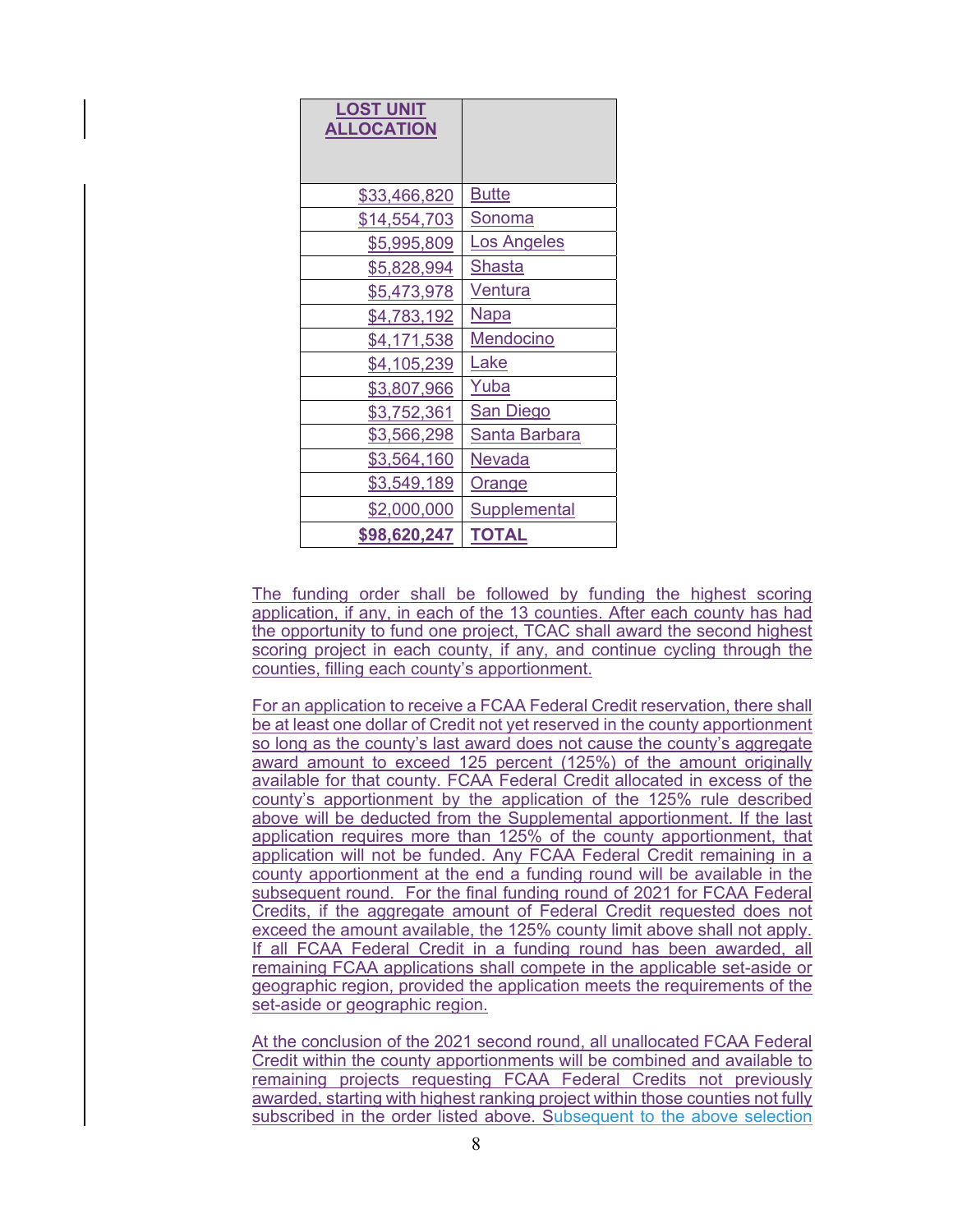ranking, any unused FCAA Federal Credit shall be designated for projects where at least fifty percent (50%) of the Low-Income Units within the project are designated for homeless households as described in Sections 10315(b)(1) through (4) starting with the highest ranking project pursuant to Section 10325(c).

The FCAA Federal Credit amount shall not be counted towards the setasides of Section 10315, the housing type goals of Section 10315(h), or the geographic apportionments of Section 10315(i). Applications for FCAA Federal Credit shall not counted towards the four (4) awards limit of Section 10325(c). The maximum annual Federal Tax Credits available for award to any one project in any funding round applying for FCAA Federal Credit shall not exceed Five Million Dollars (\$5,000,000). Applications for FCAA Federal Credit are not eligible for State Tax Credits.

**Reason:** In recognition of the recent disasters occurring in California, the Further Consolidated Appropriations Act, 2020 (FCAA) provided TCAC with additional 9% credits totaling the amounts of the 2017 and 2018 9% tax credits allocated to projects in those areas. The disaster areas defined in the FCAA are located in 13 of California's 58 counties: Butte, Lake, Los Angeles, Mendocino, Napa, Nevada, Orange, San Diego, Santa Barbara, Shasta, Sonoma, Ventura, and Yuba. These disasters have intensified the widespread housing crisis in California and created housing insecurity for thousands of Californians. To address this need, TCAC staff proposes to allocate these additional federal tax credits (FCAA Federal Credits) as follows. The FCAA Federal Credits would available starting the 2020 second round to projects located in the 13 counties listed above. Furthermore, the FCAA Federal Credit would be available only to (1) new construction projects, or (2) reconstruction or rehabilitation of an existing project located within a FCAA disaster area fire perimeter.

For FCAA Federal Credit, staff proposes not to recommend projects for credits where the Local Reviewing Agency (LRA) opposes or strongly opposes the project in LRA Evaluation Form submitted to TCAC. Local government agency have responded to TCAC regarding the allocation of these FCAA Federal Credits and emphasized the importance of their involvement in the process as they rebuild their communities. Staff agrees and proposes not to recommend projects for credits where the project is either opposed or strongly opposed by the LRA.

In light of the need for housing in these devastated communities and the lack of infrastructure and resources, as well as anticipated delays, staff proposes to only score applications applying for FCAA Federal Credits based on a subset of the point scoring categories with a tie breaker based on the number of proposed Tax Credit Units.

TCAC staff proposes to establish the county apportionments, excluding a \$2,000,000 supplemental apportionment, based on a base federal credit per county amount of \$3,500,000 plus the remaining FCAA Federal Credit dispersed to the 13 counties based on the percentage of lost units. Staff proposed a base federal credit per county amount in an effort to provide each county with a reasonable amount of federal credit that could be utilized. For example, if the calculation is based solely on the percentage of lost units, Orange County would only receive \$98,682 in annual federal credits. The following table provides how the county apportionments were calculated: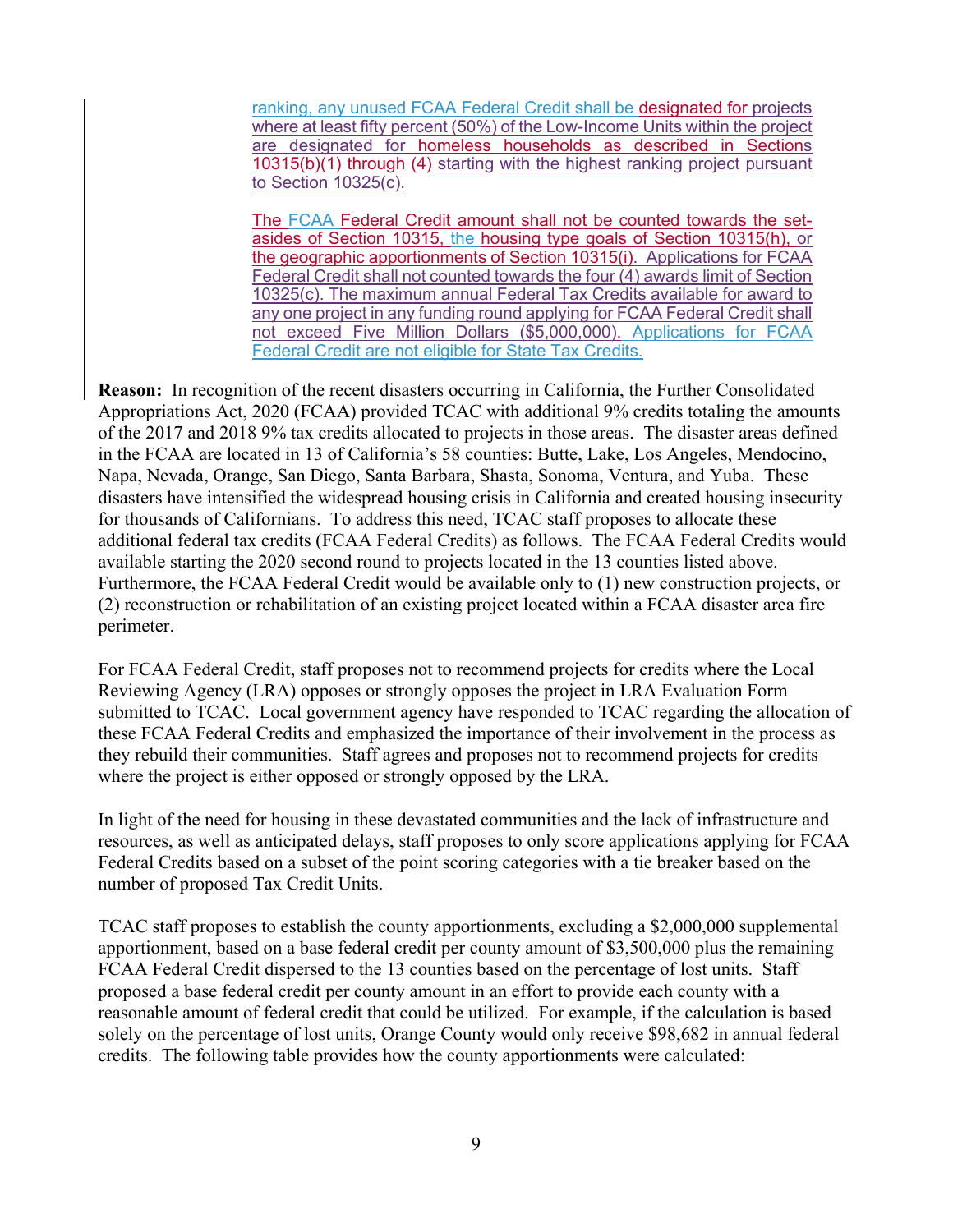| <b>BASE</b><br><b>FEDERAL</b><br><b>CREDIT PER</b><br><b>COUNTY</b> | <b>ANNUAL</b><br><b>FEDERAL TAX</b><br><b>CREDIT BASE +</b><br><b>LOST UNIT</b><br><b>ALLOCATION</b> | <b>COUNTY</b> | <b>PERCENTAGE</b><br><b>OF LOST</b><br><b>UNITS</b> |
|---------------------------------------------------------------------|------------------------------------------------------------------------------------------------------|---------------|-----------------------------------------------------|
| \$3,500,000                                                         | \$33,466,820                                                                                         | <b>Butte</b>  | 58.62%                                              |
| \$3,500,000                                                         | \$14,554,703                                                                                         | Sonoma        | 21.62%                                              |
| \$3,500,000                                                         | \$5,995,809                                                                                          | Los Angeles   | 4.88%                                               |
| \$3,500,000                                                         | \$5,828,994                                                                                          | Shasta        | 4.56%                                               |
| \$3,500,000                                                         | \$5,473,978                                                                                          | Ventura       | 3.86%                                               |
| \$3,500,000                                                         | \$4,783,192                                                                                          | Napa          | 2.51%                                               |
| \$3,500,000                                                         | \$4,171,538                                                                                          | Mendocino     | 1.31%                                               |
| \$3,500,000                                                         | \$4,105,239                                                                                          | Lake          | 1.18%                                               |
| \$3,500,000                                                         | \$3,807,966                                                                                          | Yuba          | 0.60%                                               |
| \$3,500,000                                                         | \$3,752,361                                                                                          | San Diego     | 0.49%                                               |
| \$3,500,000                                                         | \$3,566,298                                                                                          | Santa Barbara | 0.13%                                               |
| \$3,500,000                                                         | \$3,564,160                                                                                          | Nevada        | 0.13%                                               |
| \$3,500,000                                                         | \$3,549,189                                                                                          | Orange        | 0.10%                                               |
|                                                                     | \$2,000,000                                                                                          | Supplemental  |                                                     |
| \$45,500,000                                                        | \$98,620,247                                                                                         | <b>TOTAL</b>  | 100.00%                                             |

Staff proposes that the FCAA Federal Credit for each county be available starting in the 2020 second round and available thereafter in the 2021 first and second rounds provided any FCAA Federal Credit remain. Staff also proposes to employ the \$1 rule and 125% test in specific cases to ensure credits are fully utilized, but not in an excessive amount. The established supplement apportionment will absorb the excess Federal Credit allocated in the counties. If the demand in FCAA Federal Credits exceeds the amount available, these applications will compete in the applicable set-aside or geographic region, provided the application meets the requirements of the set-aside or geographic region and where all other existing 9% credit ceiling program requirements would ordinarily apply.

If there is insufficient demand in the second round of 2021 for FCAA applicants, staff proposes that the remainder of the FCAA Federal Credits be allocated to applications for projects that are housing for homeless as defined in TCAC Regulation Section 10315(b) (available to both for profit and nonprofit developers).

The FCAA Federal Credits will have a separate apportionment that is not subject to and does not apply the housing type goals and geographic apportionment limitations of the existing 9% credit ceiling program. Staff also proposes that FCAA applications not be subject to the four (4) award limit to credits received by individuals, entities, affiliates, and related entities per competitive round or the maximum \$2,500,000 annual Federal Tax Credit award to any one 9% project. Given the limited resources available in the disaster impacted areas, staff proposes the maximum annual Federal Tax Credits for award to any one project applying for FCAA Federal Credit in any funding round shall not exceed \$5,000,000.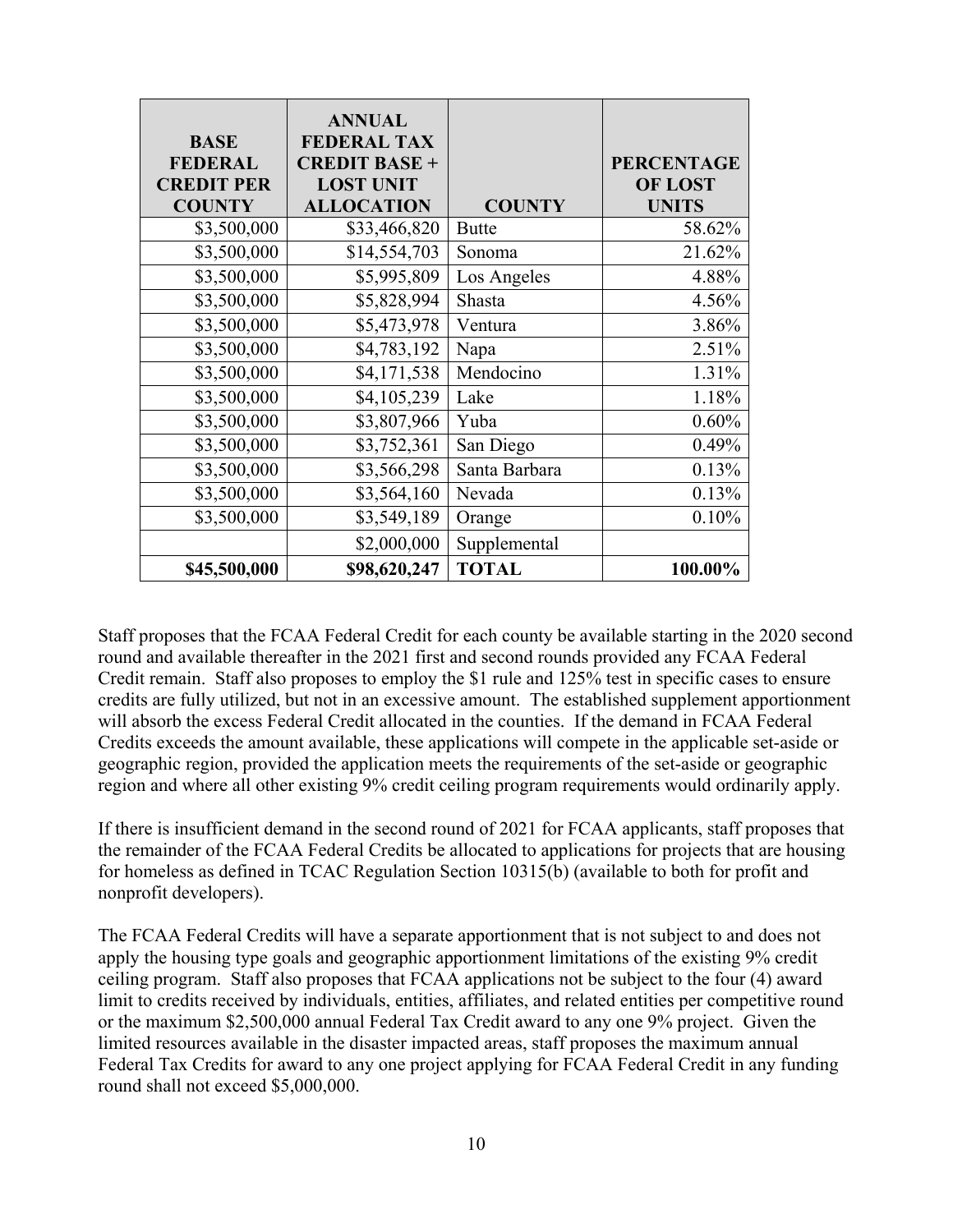Finally, staff proposes to reserve the 9% credit allocation of state tax credits for projects applying through the established allocation system. For applications for the FCAA Federal Credits, staff proposes to instead grant Difficult Development Area (DDA) status, which allows federal tax credits to be calculated based on 130% of eligible basis, providing additional federal tax credits (see Section 10327(d)(4)). Without this change, projects applying for the FCAA Federal Credits would likely access state tax credits in addition to these federal tax credits, reducing established access to state tax credits for all other applicants. The proposed changes also prohibits state tax credit allocations to special needs housing type projects applying for the federal tax credits established by the FCAA; these projects would normally be able to receive both 130% federal tax credit and state tax credit.

 $\mathcal{L}_\mathcal{L} = \{ \mathcal{L}_\mathcal{L} = \{ \mathcal{L}_\mathcal{L} \}$ 

## **Section 10327(c)(5)(F)**

(F) In a county that has an unadjusted 9% threshold basis limit for a 2-bedroom unit equal to or less than \$400,000, a ten percent (10%) increase to the project's threshold basis limit for a development located in a census tract, or census block group as applicable, designated on the TCAC/HCD Opportunity Area Map as Highest or High Resource.

An applicant may choose to utilize the census tract, or census block group as applicable, resource designation from the TCAC/HCD Opportunity Maps in effect when the initial site control was obtained up to seven calendar years prior to the application.

**Reason:** The proposed change acknowledges the change in the proposed 2020 TCAC/HCD Opportunity Area Map (2020 Map) location designations. The proposed 2020 Map identifies opportunity areas in rural areas at the block group rather than at the census tract level to more accurately measure rural populations and conditions. Additional changes to the proposed 2020 Map can be reviewed on the TCAC website: https://www.treasurer.ca.gov/ctcac/opportunity.asp. This includes the proposed 2020 Map, the spreadsheet of census tracts and block groups and their corresponding resource categories, and a narrative explanation of the changes to the methodology.

 $\mathcal{L}_\mathcal{L} = \{ \mathcal{L}_\mathcal{L} = \{ \mathcal{L}_\mathcal{L} \}$ 

#### **Section 10327(d)(4)**

(4) Pursuant to authority granted by IRC  $\S$ 42(d)(5)(B)(v), CTCAC designates credit ceiling applications for the Federal Credit established by the Further Consolidated Appropriations Act, 2020 as a difficult development area (DDA).

**Reason:** In accordance with recommendations received from the Governor's Office of Emergency Services, staff proposes to grant Difficult Development Area (DDA) status to projects proposing to utilize the federal tax credits from the Further Consolidated Appropriations Act, 2020. DDA status allows federal tax credits to be calculated based on 130% of eligible basis, providing additional federal tax credits. This proposed change will provide these projects access to additional federal tax